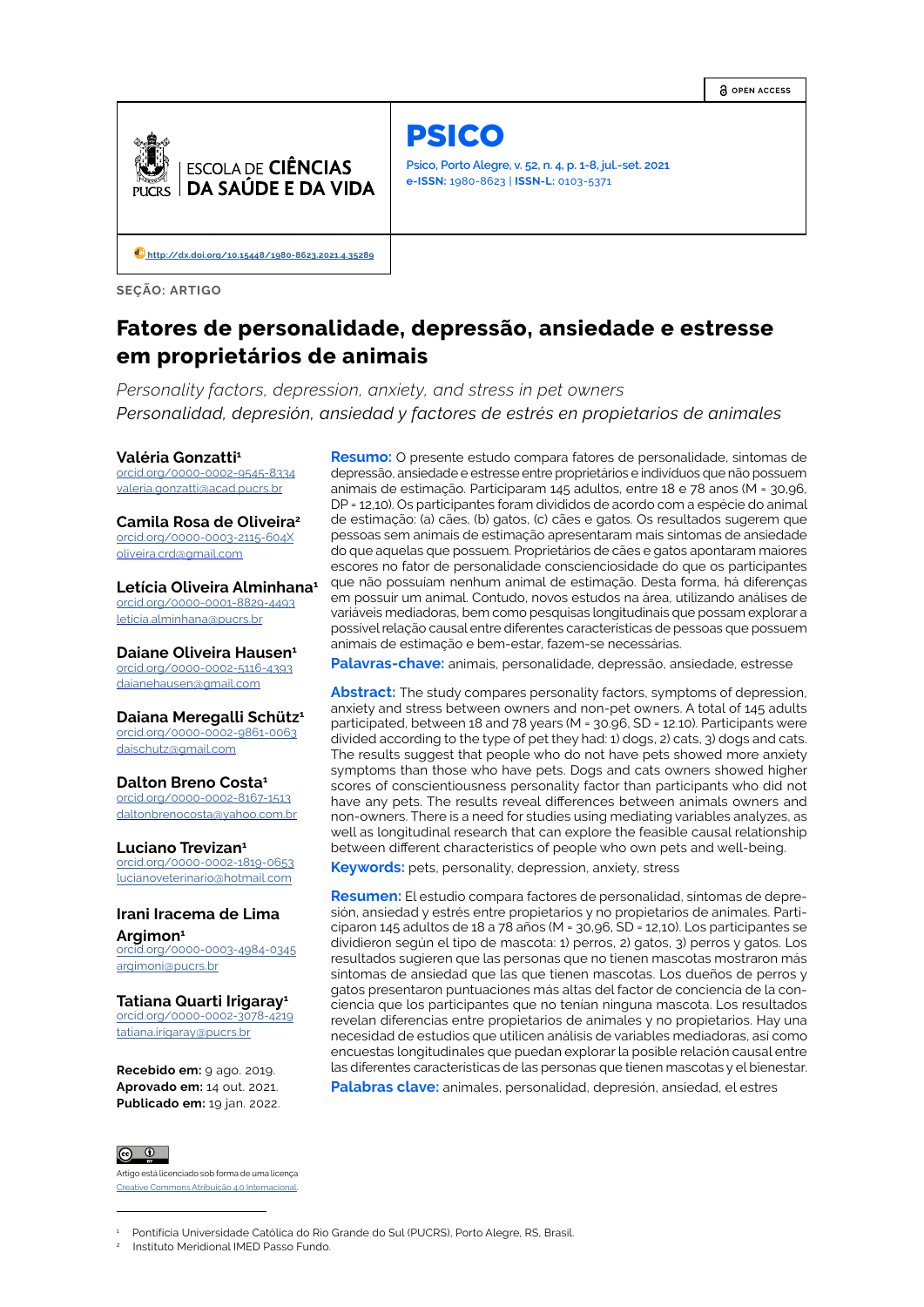Human life, shared with animals, is established as a new form of existence that fulfill the current needs of particular groups of people. This interaction can bring benefits to the human being over special situations and important moments of life, such as childhood, adolescence, divorce, widowhood, and old age (Almeida *et al*., 2009). The relationship between men and animals is one of the strongest interspecific relationships that exist and provides a lot of benefits to human physical and mental health (Almeida, 2015). The bond developed between animals and your tutors is one of the first reasons why several people have pets and explain how the animal with the past years to closed are human (Holbrook *et al*., 2001). In addition, dogs play an important role in social relations between humans, as demonstrated in the pioneer study of Robins *et al*. (1991). In this study, the researchers observed that dogs helped their owners to start conversations with strangers in a public park, facilitating social communication. Today, is common see people sharing their lives with their pets. A study showed that 92% people view their pets as family members because pets provide opportunities for involving experiences; like to appreciate nature and wildlife, inspiration, to be playful, to be altruistic and nurturing (Lancendorfer *et al*., 2008).

Other studies suggest favorable consequences from human-animal interaction (Allen, *et al*., 2002; Allen *et al*., 1991; McCabe *et al*., 2002; Motomura et al., 2004). It was also found that having a pet is associated with less chance of developing depression, a greater sense of comfort, safety, and enjoyment (Holbrook et al., 2001), and reduction of stress symptoms (Allen et al., 2002; Allen et al., 1991). Scholars also observed better socialization of pet owners with severe mental disorders (McCabe et al., 2002, Motomura et al., 2004) and improved physical and psychological elderly quality of life (Enmarker et al., 2015; Friedmann, et al., 1980). On the other way, there are contradictory results from studies that assess the relationships between owning pets and well-being (Islam & Towell, 2013). There are some researches indicating that caring for pets can increase symptoms of depression and stress levels in the elderly, and decrease women physical health (Islam & Towell, 2013; Müllersdorf et al., 2010; Parslow et al., 2005). One of the reasons for this contradiction between studies may be the selection of different designs, samples, and instruments, making it difficult to compare results (Islam & Towell, 2013).

The studies of Gosling et al. (2010) and Reevy & Delgado (2015) evaluated the personality of pets owners. For them, there are some differences in the personality traits of people who prefer dogs or cats. When comparing dogs and cats owners, it is clear that dog owners have high traits of extraversion, agreeableness, and conscientiousness, and lower rates of neuroticism and openness to experience. That is, they are sociable, altruistic, compassionate, more confident, and persistent individuals (Costa & McCrae, 2007). On the other hand, those who have both dogs and cats also show high levels of extraversion and agreeableness, but they score high in openness to the experience (Reevy & Delgado, 2015), making them generally sociable, altruistic, compassionate as well, but more creative and open to new experiences and intellectual interests (Costa & McCrae, 2007).

Understanding how dogs can represent an attachment figure for people, and how human-animal relationship occurs to establish attachment, especially when distancing from pets can trigger anxiety and anguish. While the close presence of pets makes tutor more thinking about future goals, relationships and more confident (Savalli & Mariti, 2020), there are social constructions regarding the characteristics of dogs and cats perceived by the guardians, which can guide the choice of the pet considering the expected behavior of each species. For example, humans perceive dogs as more playful, affectionate, friendly, available and social while cats are perceived as more independent and distant. However, this data does not reflect reality given the limitations of studies that assess the behavior of cats (Menchetti et al., 2018).

Studies that evaluate the results of human-animal interaction still provide controversial findings, indicating the need of further investigation. Apart from this study, there are only a few attempts to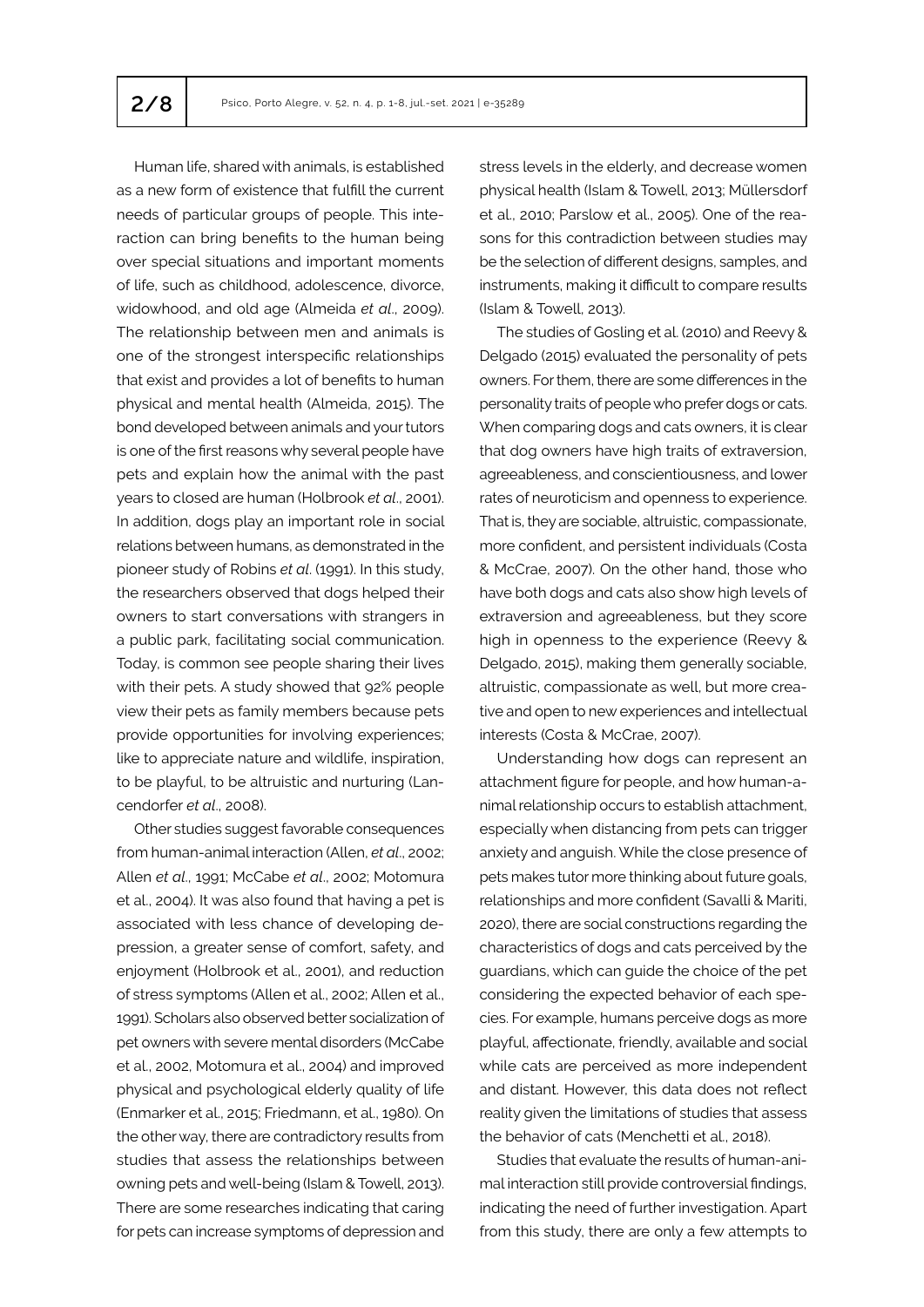identify the relationship between having a pet and the personality of its owner. Therefore, future studies are needed to explore the personality factors associated with pet owners. The present study aimed to compare personality factors, symptoms of depression, anxiety and stress, and levels of empathy between pet owners and non-pet owners, specifically in the following populations: 1) dogs owners, 2) cats owners, 3) owners of both species, and 4) individuals who do not live-in with animals.

# **Method**

#### *Design*

This is a cross-sectional study.

## *Participants*

The participants consisted of 145 adults, recruited using convenience sampling, aged between 18 and 78 years (M = 30.96; SD = 12.10), 107 women (74%) and 38 men (26%), most had higher education (n=133). Regarding marital status, 103 (71%) were single, 31% (21%) married, seven (4.80%) divorced and four (2.8%) widows. The criteria for inclusion were: (1) to be over 18 years old, (2) to be literate and (3) to accept participating in the research. The sample were divided according to the type of pet they had: only dogs (n = 72), only cats  $(n = 21)$ , dogs and cats  $(n = 21)$ , and none  $(n = 31)$ .

# *Instruments*

The following instruments were applied, complying the order below.

*Sociodemographic data questionnaire.* Used to collect the following information: age, sex, marital status, educational level and economic classification criteria (ABEP, 2008).

*Big Five Inventory (IGFP-5) - The IGFP-5 (John et al., 1991)*. It is a brief self-report measure composed of 44 items investigating personality dimensions based on the Big Five Personality factors model. The participant must answer to statements that contain personality features using a Likert scale ranging from 1 to  $5$  (1 = totally disagree and  $5$  = totally agree). The big five dimensions evaluated are: openness to experience, conscientiousness, extraversion, agreeableness, and neuroticism. The applied version was translated, adapted and validated by Andrade (2008) for research and psychological screening purposes in the Brazilian context. In the version adapted for Brazil, internal consistency of factors ranged from .65 to .75. While in the present study the subscales presented Cronbach's alpha values ranging between .39 and .81.

*Depression, Anxiety and Stress Scale (DASS-21)*. Developed by Lovibond & Lovibond (1995) to measure and distinguish as much as possible the symptoms of anxiety, depression, and stress. Participants should indicate the extent to which they experience each of the symptoms during the last week (previous week), using a 4-point Likert scale (0 = does not apply to me, until  $3$  = applies to me a lot or most of the time). the depression, anxiety and stress outcomes are determined by adding up the 21 items scores. In Brazil, this scale was adapted and validated by Machado and Bandeira (2013). The DASS-21 version used in this study was an adaptation of the Vignola and Tucci (2014) version, used for Brazilian adults. In the Brazilian version, internal consistency of the Depression subscale was equivalent to .92, for the Stress subscale was equivalent to .90, and for the Anxiety .86. In this study, Cronbach's alpha values were, respectively, .88, .83 and .84.

*Empathy Inventory (I.E.)* (Falcone et al., 2008). It is a Brazilian self-report instrument composed of 40 items, which must be answered using a five-point Likert scale  $(1 -$  never until  $5 -$  always). The items measure the cognitive, affective and behavioral components of empathy and are distributed in four subscales: Perspective, Interpersonal Flexibility, Altruism, and Affective Sensitivity. In the original study, the factors had internal consistency indices ranging from .72 to .85, while in the present study the subscales presented Cronbach's alpha values ranging between .72 and .86.

# **Procedures**

#### *Data collection*

The data used for the development of this research came from a research project approved by an ethical research committee, recognized by the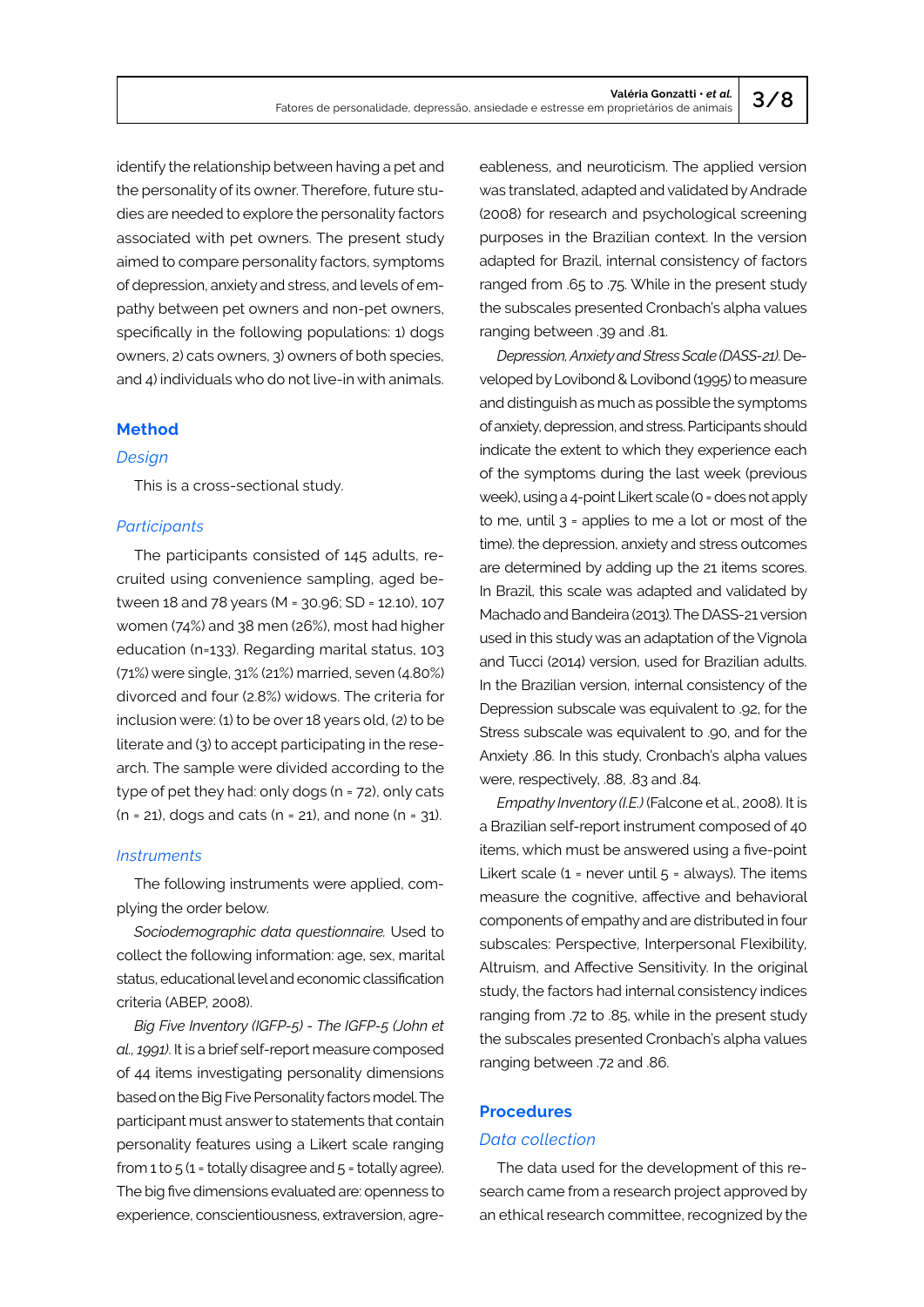National Health Council (CNS) under the number 22090113.2.0000.5347, which comply with ethical aspects that guarantee the integrity of the participants. The data and information about the animal's owners were obtained through a survey fulfilled online, with a time average response of 20 to 30 minutes. Confidentiality was assured concerning the participant's identity, who voluntarily agreed to sign down the free and informed consent (TCLE).

#### *Data analysis*

Data were analyzed using SPSS statistical package for Windows, version 22. Data distribution was verified using the Kolmogorov-Smirnov test (considering normal distribution p-values > 0,05). Descriptive statistics (mean, standard deviation and percentage) and inferential statistics were used. Chi-square test was used for comparison between groups in categorical variables. Results from IGFP-5 (openness, neuroticism, extraversion, conscientiousness and kindness), from DASS-21 (depression, anxiety and stress) and from empathy inventory

## **Table 1 –** Characteristics of the sample

(perspective, interpersonal flexibility, altruism and affective sensitivity) were Compared by ANOVA with post hoc Bonferroni. Cohen's d was used to investigate effect size: values < 0,10 (small), 0,30 (moderate), and > 0,50 (large) (Rosnow & Rosenthal, 2003). P-values < 0.05 were considered significant.

# **Results**

The characteristics of the sample are presented on Table 1, and no significant differences were found regarding educational level, sex, and marital status between the four groups. Table 2 presents the comparison between the personality factors, mood symptoms, and empathy between the groups. Regarding the IGFP-5 scores, participants who had dogs and cats showed significantly higher levels of conscientiousness than participants who did not have any pets (*F* = 3.055, *p* = .028), large effect size). There were no significant differences between the groups concerning the other four personality factors.

|                        | Dogs    | Cats    | Cats+Dogs | <b>None</b> | x <sub>2</sub> |  |
|------------------------|---------|---------|-----------|-------------|----------------|--|
| <b>Sample</b>          | $n(\%)$ | $n(\%)$ | $n(\%)$   | $n(\%)$     |                |  |
| <b>Education level</b> |         |         |           |             |                |  |
| Elementary/High school | 6(8)    | 2(10)   | 2(10)     | 2(7)        | .973           |  |
| Graduation             | 66(92)  | 19(90)  | 19(90)    | 29(93)      |                |  |
| Sex                    |         |         |           |             |                |  |
| Female                 | 53(74)  | 18(86)  | 16(76)    | 20(65)      |                |  |
| Male                   | 19(26)  | 3(14)   | 5(24)     | 11(35)      | .394           |  |
| Marital status         |         |         |           |             |                |  |
| Single                 | 47(65)  | 17(80)  | 16(76)    | 22(71)      |                |  |
| Married                | 19(26)  | 2(10)   | 4(19)     | 6(19)       |                |  |
| <b>Divorced</b>        | 4(6)    | 1(5)    | 1(5)      | 2(7)        | .846           |  |
| Widowed                | 2(3)    | 1(5)    | O(O)      | 1(3)        |                |  |

**Note:** x<sup>2</sup> chi-square distribution

Participants who did not have any pets showed higher anxiety symptoms than those who had only dogs (*F* = 5.930, *p* ≤ .001), only cats (*F* = 5.930, *p* = .033), and dogs and cats (*F* = 5.930, *p* = .015), large effect size for all comparisons. However, no differences

were found regarding the intensity of the symptoms among the groups of animal owners. Finally, all groups obtained similar scores on empathy ability (Table 2).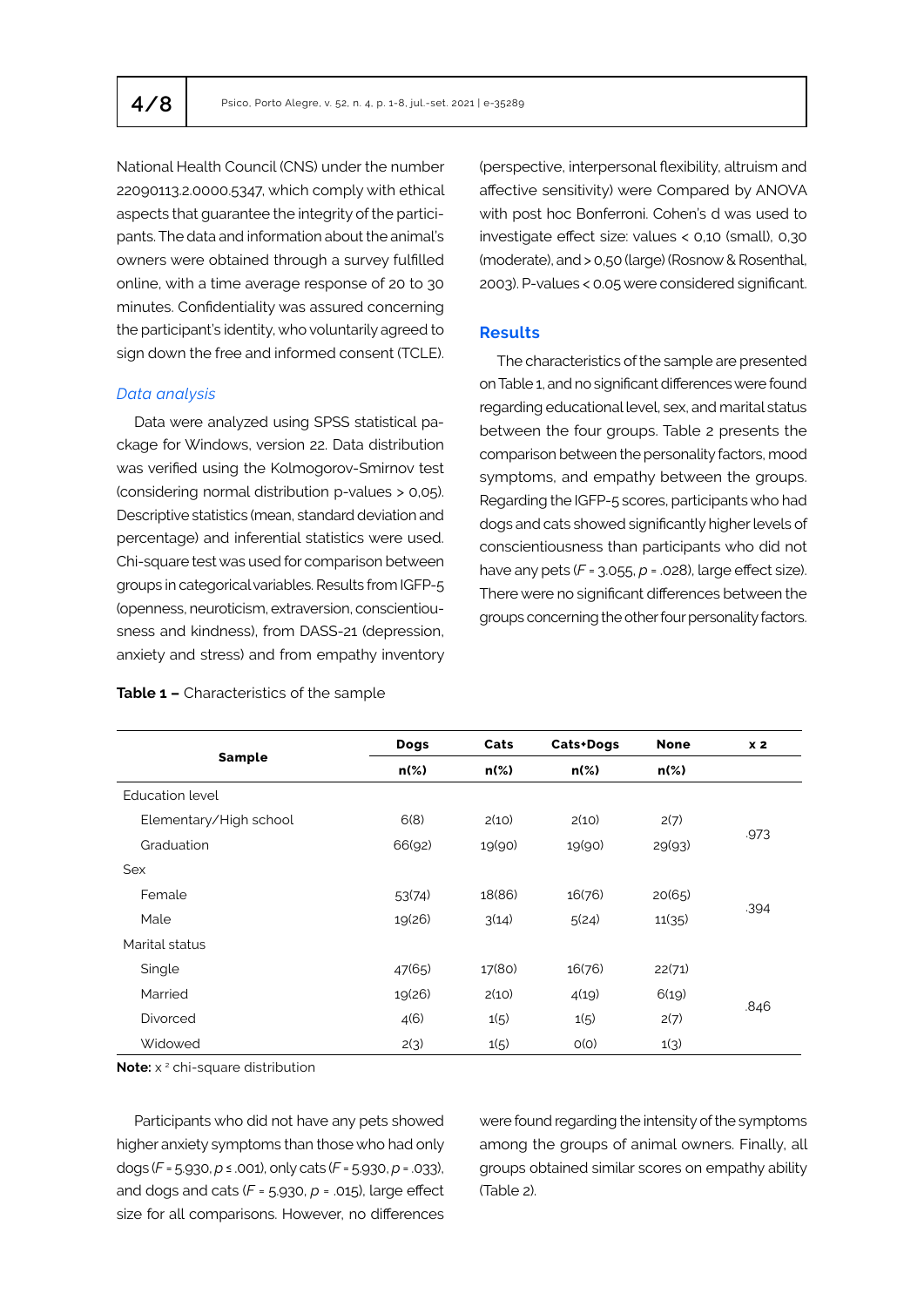|                              | Dogs       |           | Cats             |           | Dogs+Cats             |           | <b>None</b>                                 |      | <b>ANOVA</b>         |      |                   | Post hoc Cohen's d |
|------------------------------|------------|-----------|------------------|-----------|-----------------------|-----------|---------------------------------------------|------|----------------------|------|-------------------|--------------------|
|                              | M          | <b>DP</b> | м                | <b>DP</b> | M                     | <b>DP</b> | M                                           | DP   | F                    | p    |                   |                    |
| IGFP-5                       |            |           |                  |           |                       |           |                                             |      |                      |      |                   |                    |
| <b>Openness</b>              | 36.40 4.13 |           |                  |           | 37.14 5.05 36.29 4.58 |           | 34.39 5.44                                  |      | 1.875                | .137 |                   |                    |
| Neuroticism                  | 24.68      | 3.46      | 24.24 2.34 26.19 |           |                       | 2.79      | 25.00                                       | 3.35 | 1.553                | .203 |                   |                    |
| Extroversion                 | 28.33      | 3.53      | 29.14            |           | 3.83 29.10            |           | 2.95 27.65 2.79                             |      | 1.178                | .320 | $D+C > N^*$       | .884               |
| Conscientiousness            | 33.00      | 3.73      | 33.29            | 3.91      | 34.24 3.55            |           | 31.32 3.04 3.055                            |      |                      | .030 |                   |                    |
| Agreeableness                |            |           |                  |           |                       |           | 32.81 3.24 33.33 3.54 33.38 2.99 32.81 3.10 |      | .292                 | .831 |                   |                    |
| DASS <sub>21</sub>           |            |           |                  |           |                       |           |                                             |      |                      |      |                   |                    |
| Depression                   | 4.00       | 4.48      | 4.19             | 4.57      | 4.19                  | 4.29      | 6.10                                        | 5.19 | 1.575                | .198 | $D < N^*$         | .729               |
|                              | 2.61       |           | 2.86             |           | 2.57                  |           | 5.87                                        |      | 5.930                |      | $C < N^*$         | .661               |
| Anxiety                      |            | 3.34      |                  | 3.55      |                       | 2.27      |                                             | 5.37 |                      |      | ≤.001 $D+C < N^*$ | .800               |
| <b>Stress</b>                | 6.79       | 4.18      | 6.38             | 4.12      | 6.33                  | 4.35      |                                             |      | 9.06 4.06 2.862 .059 |      |                   |                    |
| <b>Empathy Inventory</b>     |            |           |                  |           |                       |           |                                             |      |                      |      |                   |                    |
| Perspective                  | 42.61 7.11 |           | 41.95            |           |                       |           | 5.85 45.29 7.54 40.94 7.20                  |      | 1.658                | .179 |                   |                    |
| Interpersonal<br>flexibility |            |           |                  |           |                       |           | 31.08 5.38 33.00 5.81 31.62 6.91 30.16 6.65 |      | .993                 | .398 |                   |                    |
| Altruism                     | 29.64 5.59 |           | 31.71            | 5.67      | 31.10                 |           | 6.07 30.52                                  | 5.53 | .915                 | .435 |                   |                    |
| Affective sensitivity        | 36.31 4.47 |           | 36.57 4.51       |           | 37.33                 | 5.37      | 34.42 5.26                                  |      | 1.848                | .141 |                   |                    |

**Table 2 –** Comparison between groups: IGFBP-5, DASS-21 and Empathy Inventory Scores

**Note. \* =** p < .05; \*\* = p ≤ .001.

#### **Discussion**

The present study aimed to compare personality factors, symptoms of depression, anxiety and stress, and levels of empathy between pet owners and non-pet owners. The main results showed that participants who didn't have any pets showed higher anxiety symptoms comparing those who had pets. Social and physical interactions often produce wellness sensations that may partially explain an anxiety decrease in humans who are in contact with pets, also providing social support in stressful situations of people's lives (Almeida, 2015; Holbrook et al., 2001). This human-animal interaction can offer significant comfort, becoming a possible protective factor for depression and loneliness (Holbrook et al., 2001).

Effects of human-animal interaction have been reported in studies since the 1990s: decreased heart rate and blood pressure, and greater release of pleasure-related and well-being hormones (Friedmann et al., 2003; Garrity & Stallones, 1998).

These outcomes indicate that there may be reduced loneliness and increased self-esteem in adults pet owners. Thereby, it is understood that increasing self-esteem and reducing loneliness may result in benefits for individuals, such as decrease of anxiety and depression symptoms. Owning a pet is associated with a reduced chance of depression, a greater sense of comfort, security, and entertainment (Holbrook et al., 2001).

Studies indicate that pets offer benefits to their owners' life, providing companionship, protection, loyalty, unconditional acceptance, health care, and peacefulness. When this bond continues until old age, it also has a positive effect on levels of satisfaction with life and personal safety (Enmarker et al., 2015; Friedmann et al., 1980; Holbrook et al., 2001; Ownby et al., 2002; Pachana et al., 2011). Elderly, especially those who live alone, consider the animal their family (Pachana et al., 2011). The results of a Portuguese study (Reis et al., 2017) showed that having a dog was associated with a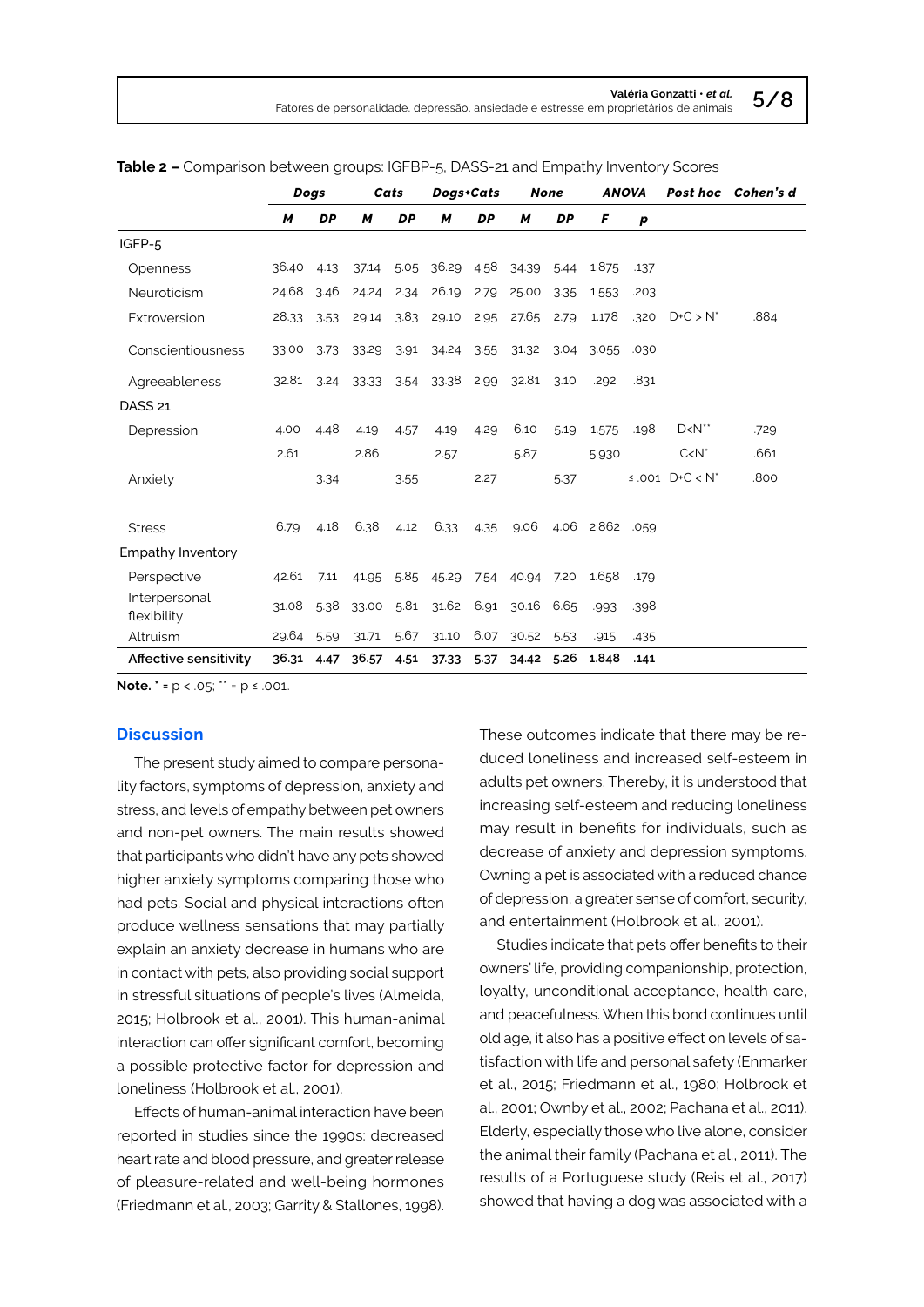better perception of well-being, more satisfaction with life and less psychopathological symptoms.

Participants who had dogs and cats showed significantly higher scores on the conscientiousness factor comparing to those who had no pets. This personality factor is characterized by greater organization, planning, initiative, and focus to reach objectives, making easier the completion of obligations and duties. Individuals with higher levels of this factor are more organized, responsible and self-disciplined (Andrade, 2008). One hypothesis of explanation for this finding would be to understand that dog and cat owners have higher requirements for the daily and domestic arrangement because they have two different types of animals. Thus, they need higher levels of planning and responsibility, characterizing greater conscientiousness. Some studies point conscientiousness as one of the central features of pets owners' personality (Gosling et al., 2010; McConnell et al., 2011).

McConnell et al. (2011) investigated personality factors among people who owned pets and others who did not and found positive correlations between measures of well-being (such as self-esteem and subjective happiness) and personality factors, especially conscientiousness. When analyzing the differences between the two groups, pet owners scored higher on conscientiousness but did not show significant differences in well-being measures.

According to Almeida (2015), pet owners perform different behaviors and attitudes in relation to their animal, and this interaction provides a high emotional load, varying according to each individual's personality. The animals are part of their owners' lives and can arouse feelings of happiness, companionship, nutrition, tranquility, security, and responsibility in their owners (Reis et al., 2017). In this way, it can be inferred that human life, shared with animals, is established as a new form of existence, meeting the current needs of certain groups of people (Almeida et al., 2009).

The reduced size of the sample, especially the owners of only cats, it is pointed as a limitation of this study. The authors suggest future studies including bigger samples, and cross-cultural studies that assess sociodemographic and personality features,

the presence of psychopathology and social skills in order to investigate if there is a personality profile associated with owners of different types of animals.

Despite the limitations, the results of the present study suggest that individuals who do not have any pets showed more anxiety symptoms compared to those who have pets. Thus, it is recognized that regardless of the species, dog or cat, the interaction with these animals is beneficial. It was also found that owners of both species (dogs and cats), showed higher scores of conscientiousness comparing to the participants who had no pets, characterizing them as people with greater capacity of planning, organization, and fulfillment of duties.

The present research can indeed inform and help us to understand human–animal relations (Auger & Amiot, 2019). The findings reported in the present study highlight the role of pets in triggering less anxiety symptoms broadly human–animal relations. In conclusion, this results show that have pets can be beneficial to human health and wellbeing (Amiot & Bastian, 2015; Auger & Amiot, 2019; Walsh, 2009).

## **References**

Allen, K. M., Blascovich, J., Tomaka, J., & Kelsey, R. M. (1991). Presence of human friends and pet dogs as moderators of autonomic responses to stress in women. *Journal of Personality and Social Psychology*, *61*(4), 582. https://doi.org/10.1037/0022-3514.61.4.582

Allen, K., Blascovich, J., & Mendes, W. B. (2002). Cardiovascular reactivity and the presence of pets, friends, and spouses: The truth about cats and dogs. *Psychosomatic Medicine, 64*(5), 727-739. https://journals.lww. com/psychosomaticmedicine/fulltext/2002/09000/ cardiovascular\_reactivity\_and\_the\_presence\_of.5.aspx?casa\_token=wc4ws0trqhwaaaaa:2fj1smpqqymbo-0zglcid402zp2ma-n8\_kmtqhr-gqsa7ymtgzagwgbwkjymw7q0jvzjfufbbjyfct4ozuhm2vvvlmpjbruo

Almeida, J. L. D. E. A. (2015). *Comparação entre bem-estar psicológico do tutor e problemas comportamentais no seu animal de companhia* [Tese de Doutorado, Universidade Lusófona de Humanidades e Tecnologias, Faculdade de Medicina Veterinária]. http://recil.grupolusofona.pt/bitstream/handle/10437/6794/JOANA%20 ANTUNES%20DE%20ALMEIDA.pdf?sequence=1

Almeida, M. L., Almeida, L. P. D., & Braga, P. F. D. S. (2009). Aspectos Psicológicos na interação homem-animal de estimação. *Anais do IX Encontro Interno e XIII Seminário de Iniciação Científica*. Universidade Federal de Uberlândia, Uberlândia, Minas Gerais: PIBIC.

Amiot, C. E., & Bastian, B. (2015). Toward a psychology of human–animal relations. *Psychological Bulletin*, *141*, 6-47.<http://dx.doi.org/10.1037/a0038147>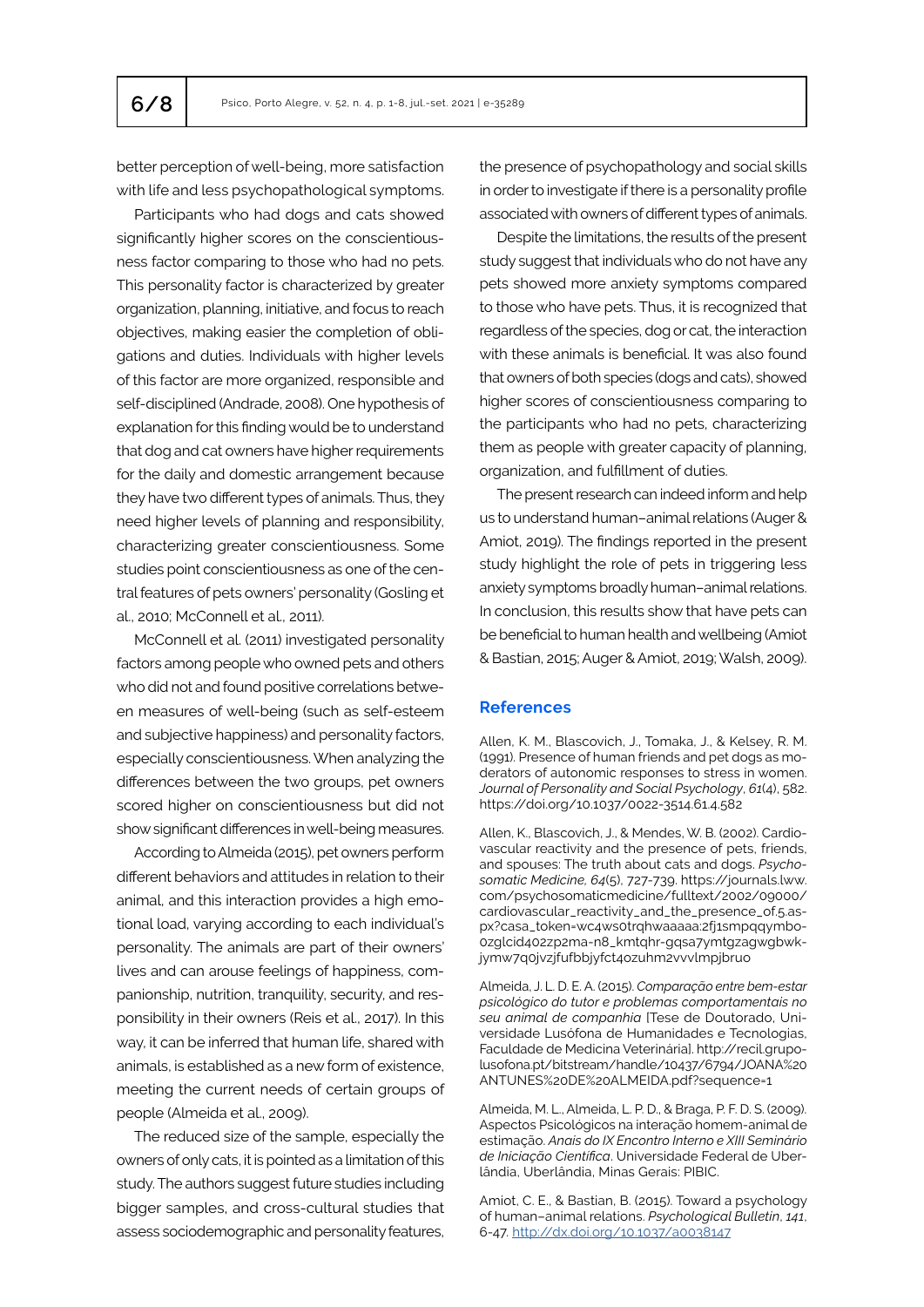Andrade, J.M. de. (2008). *Evidências de validade do inventário dos cinco grandes fatores de Personalidade para o Brasil* [Tese de Doutorado, Instituto de Psicologia, UnB]. Repositório da UnB. http://repositorio.unb. br/bitstream/10482/1751/1/2008\_JosembergMouraAndrade.pdf

Associação Brasileira de Empresas de Pesquisa. (2008). *O Novo critério Brasil de classificação econômica*. ABEP. <http://www.abep.org/criterio-brasil>

Auger, B., & Amiot, C. E. (2019). Testing the roles of intergroup anxiety and inclusion of animals in the self as mechanisms that underpin the "pets as ambassadors" effect. *Anthrozoös*, *32*(1), 5-21. [https://doi.org/10.1080/](https://doi.org/10.1080/08927936.2019.1550277) [08927936.2019.1550277](https://doi.org/10.1080/08927936.2019.1550277)

Costa, P. T., & McCrae, R. R. (2007). *NEO PI-R: inventário de personalidade NEO revisado e inventário de cinco fatores NEO revisado NEO-FFI-R [versão curta]*. Vetor Editora Psico-Pedagócica.

Enmarker, I., Hellzén, O., Ekker, K., & Berg, A. G. T. (2015). Depression in older cat and dog owners: the Nord- -Trøndelag Health Study (HUNT)-3. *Aging & Mental Health*, *19*(4), 347-352. [https://doi.org/10.1080/13607](https://doi.org/10.1080/13607863.2014.933310) [863.2014.933310](https://doi.org/10.1080/13607863.2014.933310)

Falcone, E. M. O., Ferreira, M. C., Luz, R. C. M., Fernandes, C. S., Faria, C. A., D'Augustin, J. F., Sardinha, A., & Pinho, V. D. (2008). Inventário de Empatia (I.E.): desenvolvimento e validação de uma medida brasileira. *Avaliação Psicológica, 7*(3), 321-334. http://www.redalyc.org/ html/3350/335027185006/

Friedmann, E., Katcher, A. H., Lynch, J. J., & Thomas, S. A. (1980). Animal companions and one-year survival of patients after discharge from a coronary care unit. *Public health reports*, *95*(4), 307-312. https://www.ncbi. nlm.nih.gov/pmc/articles/PMC1422527

Friedmann, E., Thomas, S.A., Stein, P. K., & Kleiger, R. E. (2003). Relation Between Pet Ownership and Heart Rate Variability in Patients With Healed Myocardial Infarcts*. The American Journal of Cardiology, 91*(6), 718- 721. [https://doi.org/10.1016/S0002-9149\(02\)03412-4](https://doi.org/10.1016/S0002-9149(02)03412-4)

Garrity, T. F. & Stallones, L. (1998). Effects of pet contact on human well-being: Review of recent research. In Wilson, Cindy C. (Ed); Turner, Dennis C. (Ed). *Companion animals in human health* (pp. 3-22). Sage Publications.

Gosling, S. D., Sandy, C. J. & Potter, J. (2010). Personalities of Self-Identified "Dog People" and "Cat People". *Anthrozoös, 3*, 213-222. https://doi.org/10.2752/17530 3710X12750451258850

Holbrook, M. B., Stephens, D. L., Day, E., Holbrook, S. M., & Strazar, G. (2001). A collective stereographic photo essay on key aspects of animal companionship: the truth about dogs and cats. *Academy of Marketing Science Review,* (1), 1-17*.* https://citeseerx.ist.psu.edu/viewdoc/ download?doi=10.1.1.470.7981&rep=rep1&type=pdf

Islam, A., & Towell, T. (2013). Cat and dog companionship and well-being: A systematic review. *International Journal of Applied Psychology, 3*(6), 149-155. https://doi. org/10.5923/j.ijap.20130306.01

John, O. P., Donahue, E. M., & Kentle, R. L. (1991). *The Big Five Inventory-Versions 4a and 54.* University of California, Berkeley, Institute of Personality and Social Research.

Lancendorfer, K. M., Atkin, J. L., & Reece, B. B. (2008). Animals in advertising: Love dogs? Love the ad! *Journal of Business Research*, *61*(5), 384-391. [https://doi.](https://doi.org/10.1016/j.jbusres.2006.08.011) [org/10.1016/j.jbusres.2006.08.011](https://doi.org/10.1016/j.jbusres.2006.08.011)

Lovibond, P. F., & Lovibond, S. H. (1995). The structure of negative emotional states: Comparison of the Depression Anxiety Stress Scales (DASS) with the Beck depression and anxiety inventories. *Behaviour Research and Therapy, 33*(3), 335-343. https://doi.org/10.1016/j. rbp.2012.05.003

Machado, W. L., & Bandeira, D. R. (no prelo). *Adaptação e validação da Depression, Anxiety and Stress Scale (DASS-21) para o Português brasileiro.*

Menchetti, L., Calipari, S., Guelfi, G., Catanzaro, A., & Diverio, S. (2018). My dog is not my cat: Owner perception of the personalities of dogs and cats living in the same household. *Animals*, *8*(6), 80. [https://doi.org/10.3390/](https://doi.org/10.3390/ani8060080) [ani8060080](https://doi.org/10.3390/ani8060080)

McCabe, B. W., Baun, M. M., Speich, D., & Agrawal, S. (2002). Resident dog in the Alzheimer's special care unit. *Western Journal of Nursing Research, 24*(6), 684-696. [https://doi.org/10.1177/019394502320555421](https://doi.org/10.1177%2F019394502320555421)

McConnell, A. R., Brown, C. M., Shoda, T. M., Stayton, L. E., & Martin, C. E. (2011). Friends With Benefits: On the Positive Consequences of Pet Ownership. *Journal of Personatily and Social Psychology. 101*(5), 1239-1252. https://doi.org/10.1037/a00245l)6

Motomura, N., Yagi, T., & Ohyama, H. (2004). Animal assisted therapy for people with dementia. *Psychogeriatrics, 4*(2), 40-42. https://doi.org/10.1111/j. 1479-8301.2004.00062.x

Müllersdorf, M., Granström, F., Sahlqvist, L., & Tillgren, P. (2010). Aspects of health, physical/leisure activities, work and socio-demographics associated with pet ownership in Sweden. *Scandinavian Journal of Social Medicine*, *38*(1), 53-63. [https://doi.](https://doi.org/10.1177%2F1403494809344358) [org/10.1177/1403494809344358](https://doi.org/10.1177%2F1403494809344358)

Ownby, D. R., Johnson, C. C., & Peterson, E. L. (2002). Exposure to dogs and cats in the first year of life and risk of allergic sensitization at 6 to 7 years of age. *Jama, 288*(8), 963-972. https://doi.org/10.1001/jama.288.8.963

Pachana, N. A., Massavelli, B. M., & Robleda-Gomez, S. (2011). A developmental psychological perspective on the human–animal bond. In C.Blazina, G. Boyraz & D. Shen-Miller (Eds.) *The psychology of the human-animal bond* (pp. 151-165). Springer.

Parslow, R. A., Jorm, A. F., Christensen, H., Rodgers, B., & Jacomb, P. (2005). Pet ownership and health in older adults: Findings from a survey of 2,551 community-based Australians aged 60–64*. Gerontology, 51*(1), 40-47. <https://doi.org/10.1159/000081433>